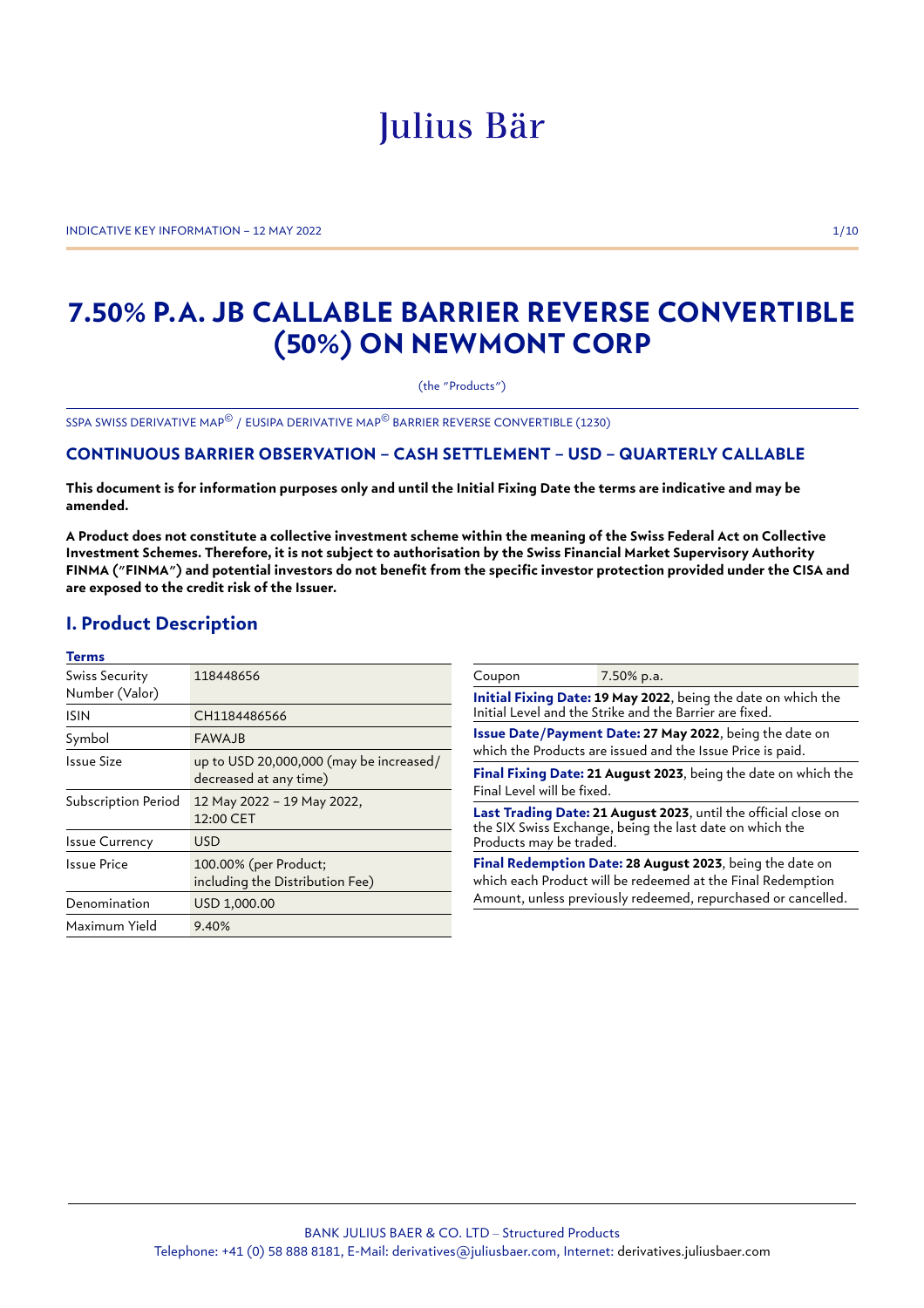# **Underlying**

# **Newmont Corp (NEM UN <EQUITY>; New York Stock Exchange, Inc.)**

| Initial Level <sup>3)</sup> | $USD 67.11^{1}$         | Currency       | <b>USD</b>             |
|-----------------------------|-------------------------|----------------|------------------------|
| Strike <sup>3)</sup>        | USD 67.11 $(100\%)^{2}$ | Valuation Time | Scheduled Closing Time |
| Break-even <sup>3)</sup>    | USD 60.8041             | ISIN           | US6516391066           |
| Barrier <sup>3)</sup>       | USD 33.555 $(50\%)^{2}$ | Valor          | 956952                 |

 $^{1)}$  as of 19 May 2022 16:06 CET

 $^{2)}$  in % of the Underlying's Initial Level

 $3)$  indicative

# **Coupon**

| Coupon Amount               |                  | 7.5033259% p.a. (indicative) of the Denomination.                                                                                                                           |                               |                            |  |
|-----------------------------|------------------|-----------------------------------------------------------------------------------------------------------------------------------------------------------------------------|-------------------------------|----------------------------|--|
|                             |                  | For Swiss tax purposes only, the Coupon is split into two components:                                                                                                       |                               |                            |  |
| Interest Amount             |                  | 2.45% p.a. (indicative) of the Denomination.                                                                                                                                |                               |                            |  |
| Premium Amount              |                  | 5.05% p.a. of the Denomination.                                                                                                                                             |                               |                            |  |
| <b>Coupon Payment Dates</b> |                  | Being the date(s) on which the Issuer shall pay the Interest Amount and Premium Amount per<br>Product to the Holders, unless previously redeemed, repurchased or cancelled. |                               |                            |  |
| <b>Coupon Period</b>        |                  | From and including the Start Date                                                                                                                                           | To and excluding the End Date | <b>Coupon Payment Date</b> |  |
| 1st                         | 27 May 2022      |                                                                                                                                                                             | 27 August 2022                | 29 August 2022             |  |
| 2nd                         | 27 August 2022   |                                                                                                                                                                             | 27 November 2022              | 28 November 2022           |  |
| 3rd                         | 27 November 2022 |                                                                                                                                                                             | 27 February 2023              | 27 February 2023           |  |
| 4th                         | 27 February 2023 |                                                                                                                                                                             | 27 May 2023                   | 30 May 2023                |  |
| 5th                         | 27 May 2023      |                                                                                                                                                                             | 28 August 2023                | 28 August 2023             |  |
|                             |                  |                                                                                                                                                                             |                               |                            |  |

| Business Day Convention / | modified following, unadjusted / |
|---------------------------|----------------------------------|
| Day Count Fraction        | 30/360                           |

## **Redemption**

| Final Redemption                 | Unless previously redeemed, repurchased or cancelled, the Issuer shall redeem each Product on<br>the Final Redemption Date by payment of a cash amount equal to the Final Redemption Amount<br>to the Holder thereof.                                                                                                                                                                                                                                                                                                                                       |  |  |
|----------------------------------|-------------------------------------------------------------------------------------------------------------------------------------------------------------------------------------------------------------------------------------------------------------------------------------------------------------------------------------------------------------------------------------------------------------------------------------------------------------------------------------------------------------------------------------------------------------|--|--|
| <b>Final Redemption Amount</b>   | (i) if no Barrier Event has occurred, a cash amount equal to 100% of the Denomination; or<br>(ii) if a Barrier Event has occurred, and<br>(a) the Final Level is <b>at or above</b> the Strike, a cash amount equal to 100% of the<br>Denomination; or<br>(b) the Final Level is <b>below</b> the Strike, a cash amount equal to the Denomination<br>multiplied by the ratio of the Final Level divided by the Strike, calculated by the<br>Calculation Agent in accordance with the following formula:<br>Denomination $\times \frac{Final Level}{Strike}$ |  |  |
| Settlement Type                  | Cash settlement                                                                                                                                                                                                                                                                                                                                                                                                                                                                                                                                             |  |  |
| Level                            | the Share Price                                                                                                                                                                                                                                                                                                                                                                                                                                                                                                                                             |  |  |
| Final Level                      | the Level at the Valuation Time on the Final Fixing Date, as determined by the Calculation Agent                                                                                                                                                                                                                                                                                                                                                                                                                                                            |  |  |
| <b>Barrier Event</b>             | If the Level at any time (observed continuously) on any Barrier Observation Date is at or below<br>the Barrier.                                                                                                                                                                                                                                                                                                                                                                                                                                             |  |  |
| <b>Barrier Observation Dates</b> | each Exchange Business Day during the Barrier Observation Period(s), being the dates on which<br>the Level is observed for purposes of determining whether a Barrier Event has occurred.                                                                                                                                                                                                                                                                                                                                                                    |  |  |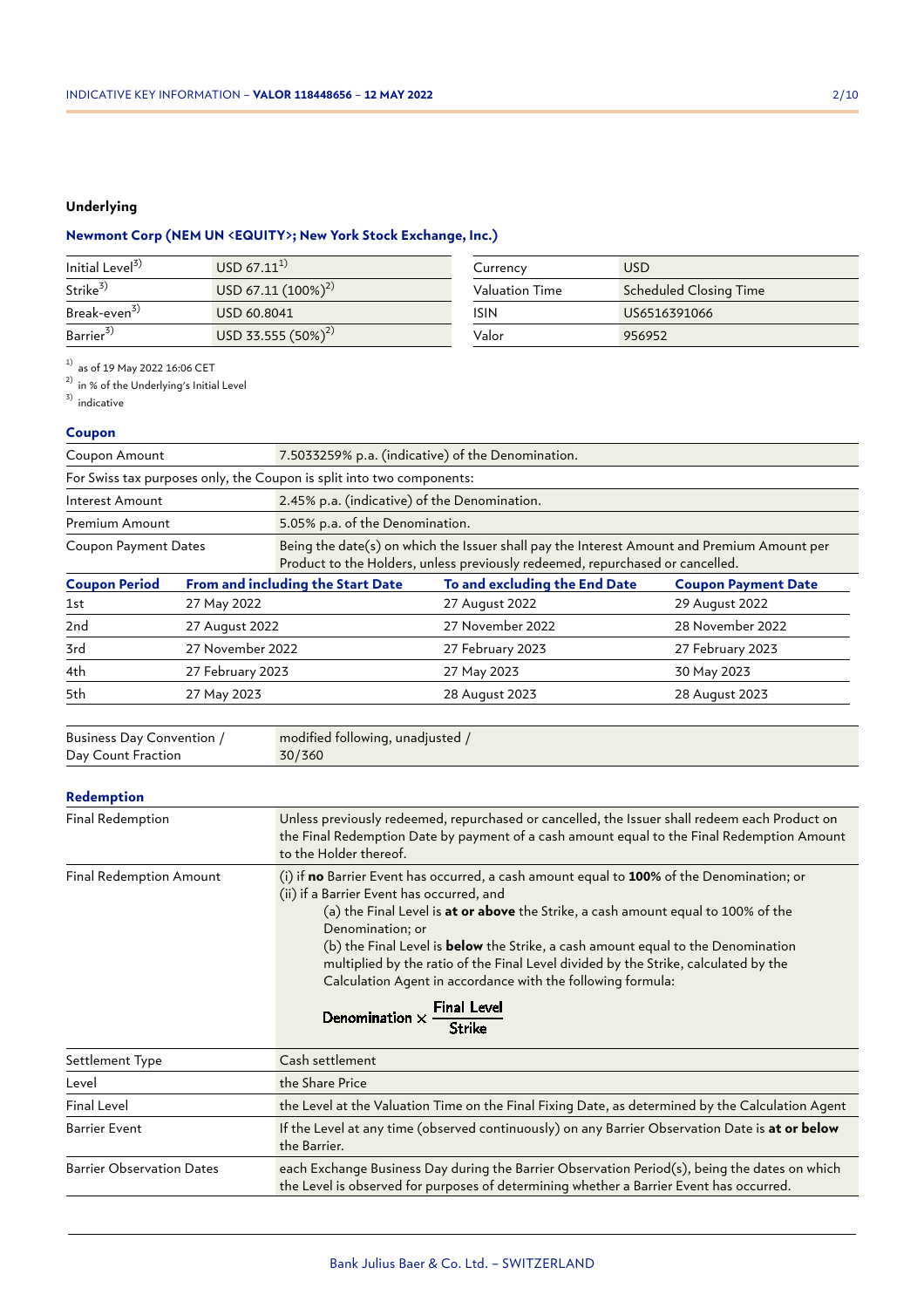| <b>Barrier Observation Period</b>      | from and including Initial Fixing Date to and including the Final Fixing Date                                                                                                                                                                                                                                                                                                                                       |
|----------------------------------------|---------------------------------------------------------------------------------------------------------------------------------------------------------------------------------------------------------------------------------------------------------------------------------------------------------------------------------------------------------------------------------------------------------------------|
| <b>Early Redemption</b>                |                                                                                                                                                                                                                                                                                                                                                                                                                     |
| <b>Issuer Call Option</b>              | Unless previously redeemed, repurchased or cancelled, the Issuer may redeem the Products early<br>in whole, but not in part, on any Optional Early Redemption Date at the Optional Early<br>Redemption Price, provided that the Issuer has exercised such right on the relevant Call Option<br>Exercise Date by notifying the Holders.                                                                              |
| Call Option Exercise Date              | with respect to any Optional Early Redemption Date, the relevant Call Option Exercise Date<br>specified in the Table 2 below, being the date on which the Issuer must exercise its Issuer Call<br>Option in order to early redeem each Product at the Optional Early Redemption Price on such<br>Optional Early Redemption Date (unless the Products are redeemed, repurchased or cancelled<br>prior to such date). |
| Optional Early Redemption<br>Date(s)   | the Optional Early Redemption Dates specified in Table 2, being the date(s) on which the Issuer<br>may early redeem each Product at the Optional Early Redemption Price (unless the Products are<br>redeemed, repurchased or cancelled).                                                                                                                                                                            |
| <b>Optional Early Redemption Price</b> | 100% of the Denomination                                                                                                                                                                                                                                                                                                                                                                                            |

## **Table 2**

| <b>Call Option Exercise Date</b> |  |  |
|----------------------------------|--|--|
| 22 August 2022                   |  |  |
| 21 November 2022                 |  |  |
| 21 February 2023                 |  |  |
| 22 May 2023                      |  |  |
|                                  |  |  |

# **Swiss Taxation**

| Stamp duty      | Stamp duty is due on secondary market transactions in case the product's term exceeds one year.                                                                                                                                                                                              |
|-----------------|----------------------------------------------------------------------------------------------------------------------------------------------------------------------------------------------------------------------------------------------------------------------------------------------|
| Withholding tax | No Swiss Federal withholding tax.                                                                                                                                                                                                                                                            |
| Income tax      | The coupon consists of an interest payment (2.45% p.a.) and a premium payment (5.05% p.a.).<br>For private investors with tax residence in Switzerland, the interest part of the coupon is subject<br>to income tax while the premium part of the coupon qualifies as tax free capital gain. |

The aforementioned tax description is based on the relevant tax laws and regulations of the tax authorities valid at the time of launch of this issue. These laws and regulations may change at any time, possibly with retroactive effect. Furthermore the tax treatment may depend on the personal situation of the investor and may be subject to change in the future. This information is not purported to be a complete description of all potential tax effects. Potential investors are advised to consult their tax advisors to determine the special tax consequences of the purchase, ownership or disposition of the Product.

#### **General Tax Information**

Transactions and payments related to this product may be subject to additional (foreign) transaction taxes and or withholding taxes such as US withholding taxes pursuant to FATCA (Foreign Account Tax Compliance Act) or the Section 871(m) of the US Internal Revenue Code. Any amounts due, shall be paid net of such taxes. The issuer is not obliged to pay additional amounts with regard to amounts so withheld.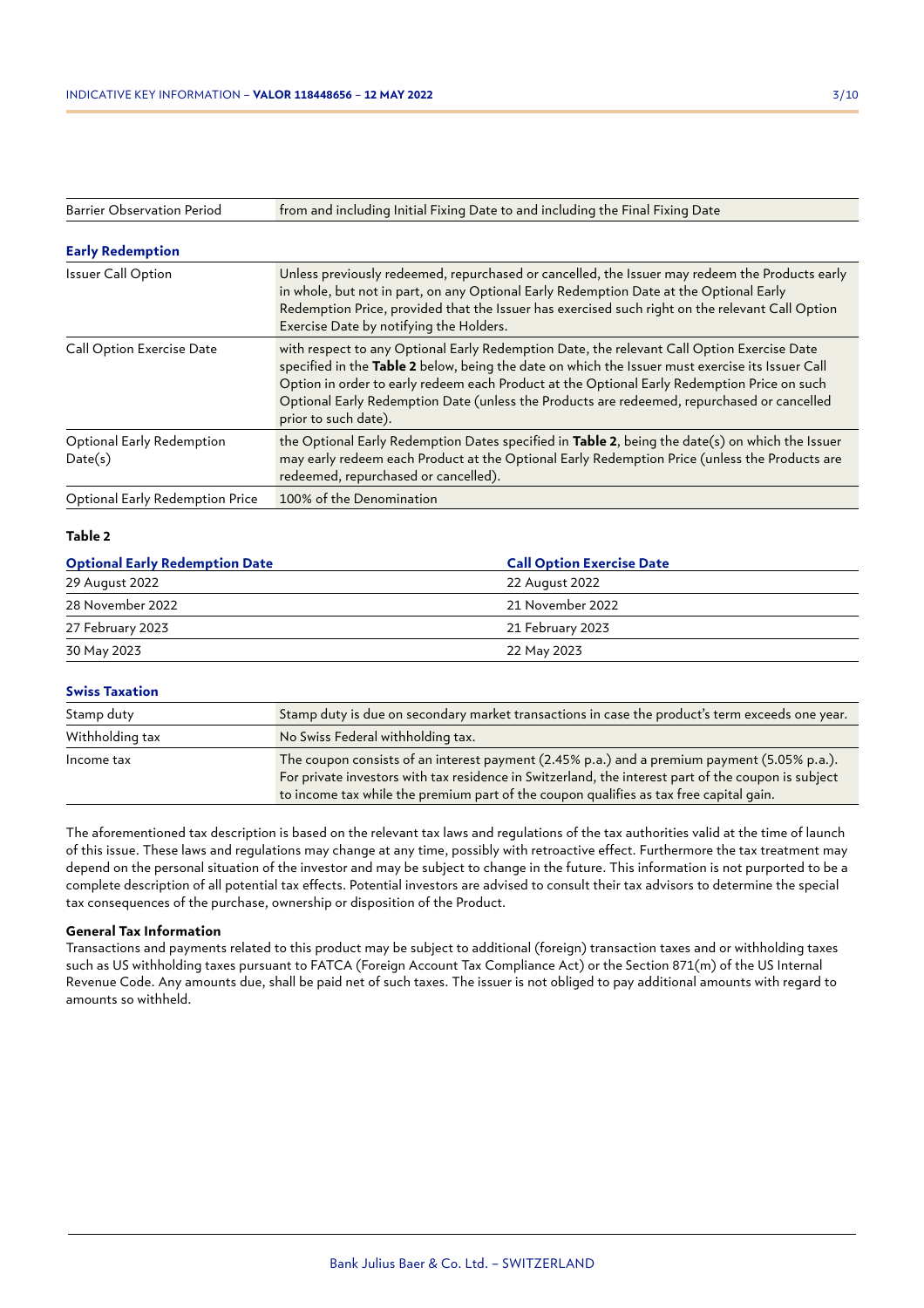#### **Product Description**

Barrier Reverse Convertibles are primarily targeted at investors expecting (i) the volatility of the Underlying to decrease, (ii) the value of the Underlying to remain constant or to slightly increase and (iii) that no Barrier Event will occur, in each case, throughout the term of the Products.

On the Final Redemption Date (if not early redeemed), a Product is redeemed at a cash amount equal to 100% of the Denomination if (i) no Barrier Event has occurred or (ii) a Barrier Event has occurred and the Final Level of the Underlying is at or above the Strike. Alternatively, if a Barrier Event has occurred and if the Final Level of the Underlying is below the Strike, a Product is redeemed on the Final Redemption Date (if not early redeemed) by payment of a cash amount. In such case, the Final Redemption Amount is linked to the negative performance of the Underlying.

The Products provide for a continuous observation of the Barrier.

#### **Product Documentation**

The complete and legally binding terms and conditions of the Products are set forth in the base prospectus (consisting of the Securities Note II for the issuance of Yield Enhancement Products dated 9 June 2021 (the "Securities Note") and the Registration Document II of the Bank Julius Baer & Co. Ltd. dated 4 June 2021 (the "Registration Document")) of Bank Julius Baer & Co. Ltd. (the "Bank"), as supplemented from time to time (the "Base Prospectus") and the relevant final terms prepared in relation to the Products (the "Final Terms"). The Base Prospectus and the Final Terms may be obtained free of charge from Bank Julius Baer & Co. Ltd., Bahnhofstrasse 36, 8001 Zurich, Switzerland.

This document is designated for distribution and use in Switzerland. Neither the Issuer nor any other person assumes any responsibility for the compliance of this document with any applicable law and regulations in any other jurisdiction than Switzerland.

| Issuer                                                      | Bank Julius Baer & Co. Ltd., Guernsey Branch<br>(Rating: Moody's A2)<br>(Prudential Supervision: by the Swiss Financial Market Supervisory Authority FINMA)                                                                                                                                 |
|-------------------------------------------------------------|---------------------------------------------------------------------------------------------------------------------------------------------------------------------------------------------------------------------------------------------------------------------------------------------|
| Lead Manager                                                | Bank Julius Baer & Co. Ltd., Zurich                                                                                                                                                                                                                                                         |
| <b>Risk Category</b>                                        | Complex Product                                                                                                                                                                                                                                                                             |
| <b>Product Category</b>                                     | <b>Yield Enhancement</b>                                                                                                                                                                                                                                                                    |
| Product Type                                                | <b>Barrier Reverse Convertible</b>                                                                                                                                                                                                                                                          |
| SSPA Code                                                   | 1230 (with additional feature according to the SSPA Swiss Derivative Map©: Callable (the issuer<br>has the right to cancel easily, however, there is no obligation to do so))                                                                                                               |
| <b>Calculation Agent</b>                                    | Bank Julius Baer & Co. Ltd., Zurich and any agents or other persons acting on behalf of such<br>Calculation Agent and any successor appointed by the Issuer                                                                                                                                 |
| <b>Distribution Fee</b>                                     | Up to 0.7982% p.a. of the Issue Price (incl. VAT, if any);<br>The Distribution Fee will be allocated/paid to the internal and/or external Distributor.<br>For further details please see under section IV "Distribution Compensation/Distribution<br>Allowances from and to Third Parties". |
| Paying Agent                                                | Bank Julius Baer & Co. Ltd., Zurich and any agents or other persons acting on behalf of such<br>Paying Agent and any successor appointed by the Issuer                                                                                                                                      |
| Listing and Admission to Trading                            | Application will be made to list the Products on the SIX Swiss Exchange in the trading segment<br>for Structured Products. It is expected that the Products will be provisionally admitted to trading<br>as of 27 May 2022.                                                                 |
| Minimum Trading Lot / Minimum<br><b>Subscription Amount</b> | USD 1,000.00                                                                                                                                                                                                                                                                                |
| Trading (Secondary Market)                                  | Under normal market conditions, Bank Julius Baer & Co. Ltd. Zurich will endeavour to provide a<br>secondary market, but is under no legal obligation to do so.                                                                                                                              |
| Quotation                                                   | The Products are traded in percentage of the Denomination at a clean price, i.e., the trading<br>price does not contain accrued interest or premium, which is calculated separately, and are<br>booked accordingly.                                                                         |
| Clearing System                                             | SIX SIS AG                                                                                                                                                                                                                                                                                  |
| Form                                                        | <b>Uncertificated Securities</b>                                                                                                                                                                                                                                                            |
|                                                             |                                                                                                                                                                                                                                                                                             |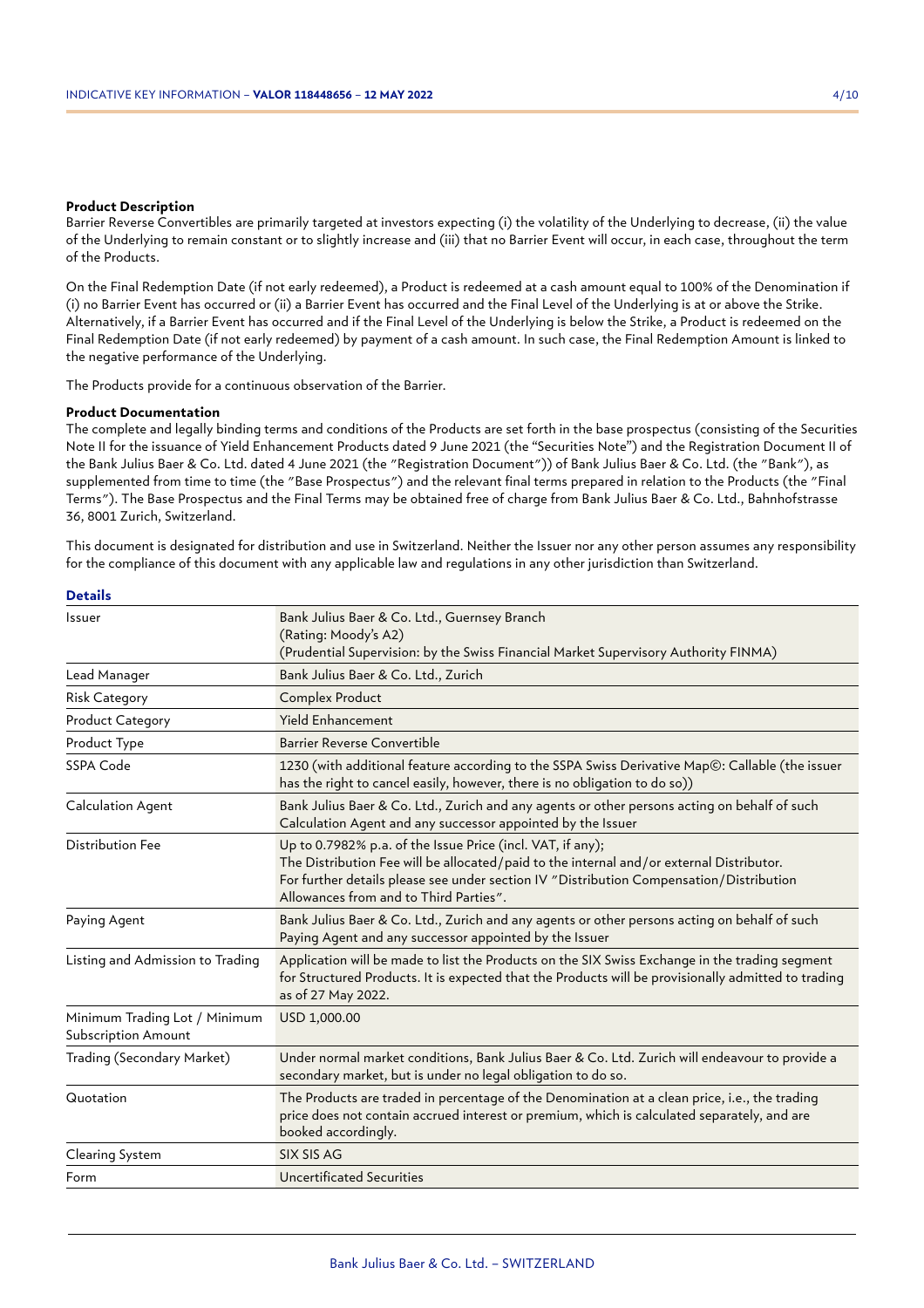Governing Law / Jurisdiction Swiss Law / Zurich 1, Switzerland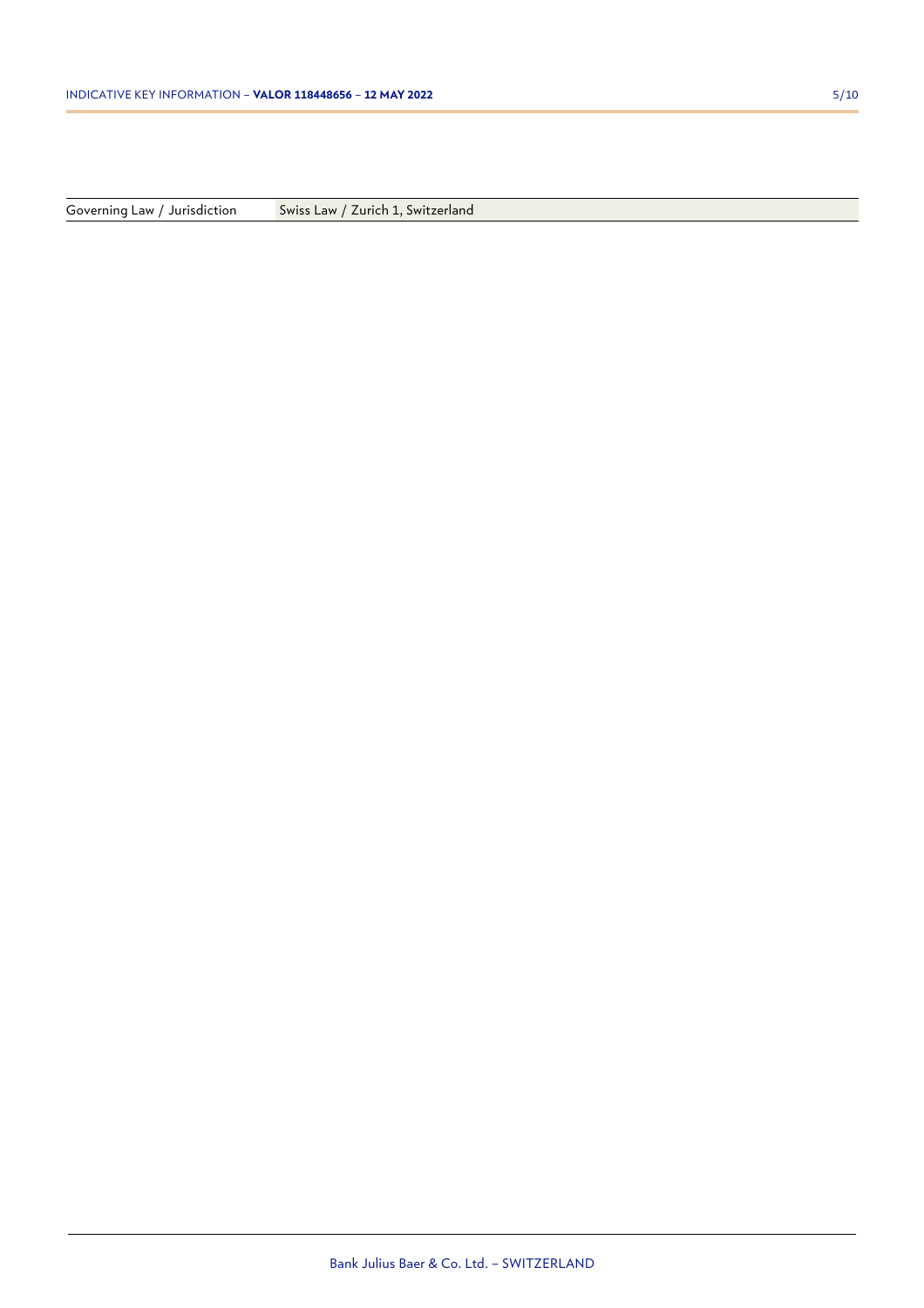# **II. Profit and Loss Prospects**

The potential return on the Product is limited to the aggregate of the Interest Amounts and Premium Amounts scheduled to be paid under the Product. This means that the return on the Product is capped while a direct investment in the Underlying typically is not.

The potential loss associated with an investment in such Products is linked to the negative performance of the Underlying and corresponds to the difference between the invested amount and the aggregate of the Final Redemption Amount, which may be as

low as zero, and the Interest Amounts and Premium Amounts. Although the Interest Amounts and the Premium Amounts will, subject to the issuer risk (see "III.1. Issuer Risk" below) and other extraordinary events (see "III.2. Early Redemption" below), be paid in any event, the loss resulting from the negative performance of the Underlying may equal or even clearly exceed the Interest Amount and Premium Amount payments. Investors therefore should be prepared to sustain a partial or total loss of their investment.

## **Redemption Scenarios**

| Investment Amount | USD 1,000.00        |
|-------------------|---------------------|
| Underlying        | Newmont Corp        |
| Initial Level     | USD 67.11           |
| Strike            | USD 67.11 (100.00%) |
| Barrier           | USD 33.555 (50.00%) |

| <b>Final</b><br>Level | Performance as<br>per<br><b>Final Fixing</b><br><b>Date</b><br>(in % of the<br>Initial Level) | Redemption Amount (including Coupon) - if<br><b>Barrier Event has occurred</b> | <b>Profit/Loss in</b><br>$%$ of<br>the.<br>Investment<br>Amount | <b>Redemption Amount</b><br>(including Coupon)<br>– if no Barrier Event<br>has occurred | <b>Profit/Loss</b><br>in % of the<br><b>Investment</b><br>Amount |
|-----------------------|-----------------------------------------------------------------------------------------------|--------------------------------------------------------------------------------|-----------------------------------------------------------------|-----------------------------------------------------------------------------------------|------------------------------------------------------------------|
| USD 26.84             | $-60%$                                                                                        | USD 493.91                                                                     | $-50.61%$                                                       |                                                                                         |                                                                  |
| USD 33.56             | $-50%$                                                                                        | USD 594.11                                                                     | $-40.59%$                                                       |                                                                                         |                                                                  |
| USD 40.27             | $-40%$                                                                                        | USD 694.11                                                                     | -30.59%                                                         | USD 1,094.01                                                                            | +9.40%                                                           |
| <b>USD 46.98</b>      | $-30%$                                                                                        | USD 794.01                                                                     | $-20.60%$                                                       | USD 1,094.01                                                                            | $+9.40%$                                                         |
| USD 53.69             | $-20%$                                                                                        | USD 894.01                                                                     | $-10.60%$                                                       | USD 1,094.01                                                                            | $+9.40%$                                                         |
| USD 60.40             | $-10%$                                                                                        | USD 994.01                                                                     | $-0.60%$                                                        | USD 1,094.01                                                                            | $+9.40%$                                                         |
| USD 67.11             |                                                                                               | USD 1,094.01                                                                   | $+9.40%$                                                        | USD 1,094.01                                                                            | +9.40%                                                           |
| USD 73.82             | $+10%$                                                                                        | USD 1,094.01                                                                   | $+9.40%$                                                        | USD 1,094.01                                                                            | $+9.40%$                                                         |
| USD 80.53             | $+20%$                                                                                        | USD 1,094.01                                                                   | +9.40%                                                          | USD 1,094.01                                                                            | +9.40%                                                           |
| USD 87.24             | +30%                                                                                          | USD 1,094.01                                                                   | $+9.40%$                                                        | USD 1,094.01                                                                            | $+9.40%$                                                         |

The above described redemption scenarios serve exclusively to illustrate the profit and loss prospects and are based on hypothetical price/level developments and calculated based on the value of the Underlying at the Final Fixing Date. These figures are neither an indicator nor a warranty of future price/level developments of the Underlying and the market value of the Product.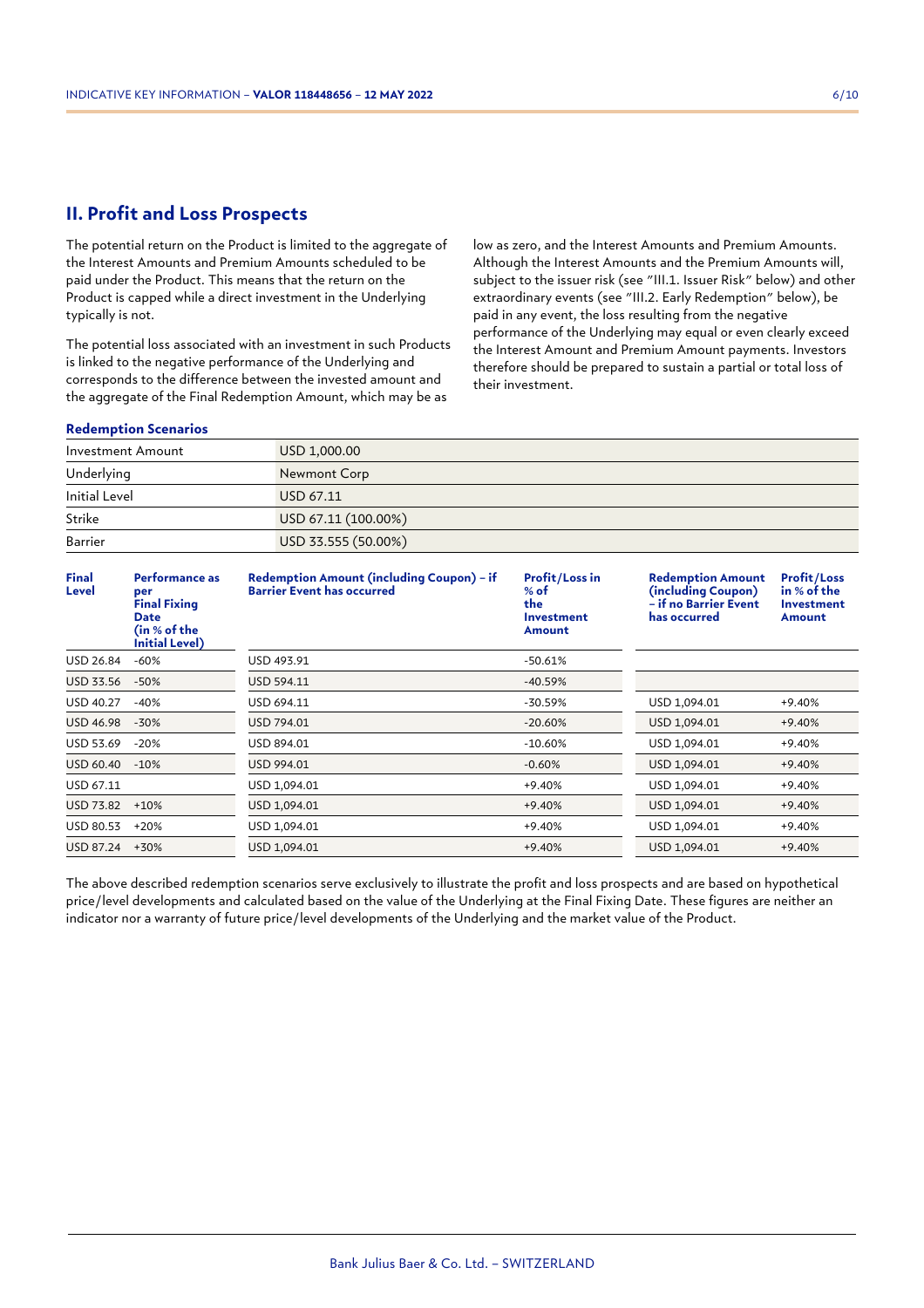# **III. Significant Risks for Investors**

The following risk disclosure cannot disclose all the risks associated with an investment in the Products. Therefore, potential investors in Products should consult the Base Prospectus and the Final Terms and their client advisor as to the product specific risks before making an investment decision.

## 1. Issuer Risk

Investors bear the credit risk of the Issuer. The Products´ retention of value is dependent not only on the development of the value of the Underlying, but also on the creditworthiness of the Issuer, which may change over the term of the Product. The credit rating of the Issuer is not a guarantee of credit quality. In case of the Issuer's insolvency or bankruptcy the investors in the Products may lose their entire investment.

The Products are direct, unconditional, unsecured and unsubordinated obligations of the Issuer. If the Issuer were to become insolvent, claims of investors in Products will rank equally in right of payment with all other unsecured and unsubordinated obligations of the Issuer, except such obligations given priority by law. In such a case, investors in Products may suffer a loss of all or a portion of their investment therein, irrespective of any favourable development of the other value determining factors, such as the performance of the Underlying(s).

The Products do not constitute bank accounts or deposits at Bank Julius Baer & Co. Ltd. The Products are less liquid than bank accounts or deposits and bear higher risks. An investment in Products will not be covered by any compensation or insurance scheme (such as a bank deposit protection scheme) of any government agency of Switzerland or any other jurisdiction and Products do not have the benefit of any government guarantee. Products are the obligations of the Issuer only and holders of Products must look solely to the Issuer for the performance of the Issuer's obligations under such Products. In the event of the insolvency of the Issuer, an investor in Products may lose all or some of its investment therein.

Bank Julius Baer & Co. Ltd. is a bank pursuant to the Federal Banking Act (BA; SR 952.0) and a securities firm pursuant to the Federal Act on Financial Institutions (FinIA; SR 954.1) subject to the prudential supervision by the Swiss Financial Market Supervisory Authority FINMA in Berne (Laupenstrasse 27, CH-3003 Berne; http://www.finma.ch).

The Issuer, Bank Julius Baer & Co. Ltd, Guernsey Branch (a branch of Bank Julius Baer & Co. Ltd., Zurich, founded in Switzerland and under the supervision of the Swiss Financial Market Supervisory Authority FINMA), is licensed in Guernsey under the Banking Supervision (Bailiwick of Guernsey) Law 1994 and The Protection of Investors (Bailiwick of Guernsey) Law 1987. Neither the Guernsey Financial Services Commission (P.O. Box 128, Glategny Court, Glategny Esplanade, St. Peter Port, Guernsey, Channel Islands, GY1 3HQ) nor the States of Guernsey Policy Council takes any responsibility for the financial soundness of the Issue or for the correctness of any of the statements made or opinions expressed with regard to it.

# 2. Product Risks

An investment in Products entails certain risks, which vary depending on the specific type and structure of the relevant Products and the relevant Underlying(s).

An investment in Products requires a thorough understanding of the nature of Products. Potential investors in Products should be experienced with respect to an investment in complex financial instruments and be aware of the related risks. A potential investor in Products should determine the suitability of such an investment in light of such investor's particular circumstances. In particular, a potential investor in Products should:

- <sup>n</sup> have sufficient knowledge and experience to make a meaningful evaluation of Products, the merits and risks of investing in Products and the information contained in the Base Prospectus and the applicable Terms and Conditions;
- <sup>n</sup> have access to, and knowledge of, appropriate analytical tools to evaluate, in the context of such investor's particular financial situation, an investment in Products and the impact the relevant Products will have on such investor's overall investment portfolio;
- <sup>n</sup> have sufficient financial resources to bear all the risks of an investment in the relevant Products;
- understand thoroughly the Terms and Conditions applicable to the relevant Products and be familiar with the behaviour of the relevant Underlying(s) and financial markets;
- $\blacksquare$  be able to evaluate (either alone or with the help of a financial adviser) possible scenarios for economic and other factors that may affect such investor's investment and ability to bear the applicable risks of an investment in Products until their redemption; and
- <sup>n</sup> recognise that it may not be possible to dispose of Products for a substantial period of time, if at all, before their redemption.

The trading market for securities, such as Products, may be volatile and may be adversely impacted by many events.

Products are complex financial instruments. Investors generally purchase complex financial instruments as a way to enhance yield with an understood, measured, appropriate addition of risk to their overall investment portfolios. A potential investor should not invest in Products unless such investor has the expertise (either alone or with the help of a financial adviser) to evaluate how the relevant Products will perform under changing conditions, the resulting effects on the market value of the relevant Products and the impact such an investment will have on such investor's overall investment portfolio.

## **Risk of total loss**

Products involve a high degree of risk, and prospective investors in the Products should recognise that, under certain circumstances, Products may have a redemption value of zero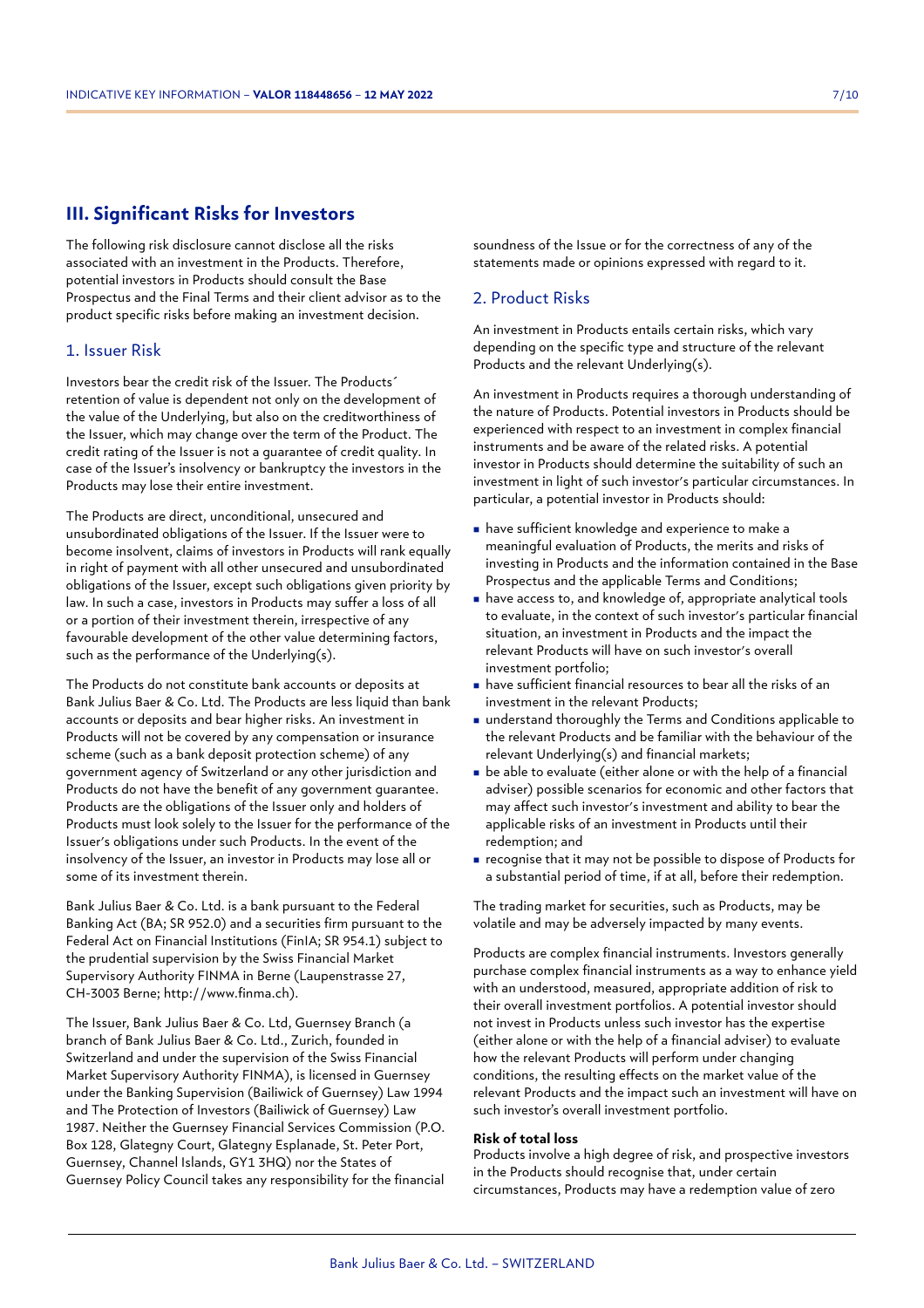and any Payout Amounts, Interest Amounts and Premium Amounts scheduled to be paid thereunder may not be paid. Prospective investors should therefore be prepared to sustain a partial or total loss of the amount of their investment therein.

## **Capped Profit Potential**

Investors in Products should be aware that the profit potential in relation thereto is capped. Therefore, an investment in Products may lead to a lower return than a direct investment in the Underlying(s).

## **Unpredictable Market Value for Products**

During the term of a Product, the market value of, and the expected return on, such Product may be influenced by many factors, some or all of which may be unpredictable. Many economic and market factors will influence the market value of a Product. The Issuer expects that, generally, the value and volatility of the Underlying(s) on any day will affect the market value of such Product more than any other single factor. However, a potential investor should not expect the market value of a Product in the secondary market to vary in proportion to changes in the value of the Underlying(s). The return on a Product (if any) may bear little relation to, and may be much less than, the return that the investor therein might have achieved if such investor had invested directly in the Underlying(s).

The market value of, and return (if any) on, a Product will be affected by a number of other factors, which may be unpredictable or beyond the Issuer's control, and which may offset or magnify each other, including, without limitation:

- <sup>n</sup> supply and demand for such Product, including inventory positions of any other market maker;
- $\blacksquare$  the expected frequency and magnitude of changes in the market value of the Underlying(s) (volatility);
- <sup>n</sup> economic, financial, political or regulatory events or judicial decisions that affect the Issuer, the Underlying(s) or the financial markets generally;
- $\blacksquare$  interest and yield rates in the market generally;
- $\blacksquare$  the time remaining until the Final Redemption Date;
- <sup>n</sup> if applicable, the difference between the Level or Commodity Reference Price, as applicable, and the relevant threshold specified in the applicable Terms and Conditions;
- <sup>n</sup> the Issuer's creditworthiness, including actual or anticipated downgrades in the Issuer's credit ratings; and
- in dividend payments on the Underlying(s), if any.

Some or all of these factors may influence the price of a Product. The impact of any of the factors set forth above may enhance or offset some or all of any change resulting from another factor or factors.

In addition, certain built-in costs are likely to adversely affect the market value of Products. The price at which the Issuer will be willing to purchase Products from a holder in secondary market transactions, if at all, will likely be lower than the original Issue Price.

## **Exposure to the performance of the Underlyings**

Each Product will represent an investment linked to the performance of the Underlying(s) and potential investors should note that any amount(s) payable or other benefit to be received under the Products will generally depend upon the performance of the Underlying(s). The past performance of the Underlyings is not indicative of the future performance.

## **Exchange Rate Risk**

The Underlying(s) may be denominated in a currency other than that of the Issue Currency or, if applicable, the Settlement Currency for such Product, or the Underlying(s) may be denominated in a currency other than, or the Issue Currency or, if applicable, the Settlement Currency may not be, the currency of the home jurisdiction of the investor in such Product. Exchange rates between currencies are determined by factors of supply and demand in the international currency markets, which are in particular influenced by macro economic factors, speculation and central bank and government intervention (including the imposition of currency controls and restrictions). Therefore, fluctuations in exchange rates may adversely affect the market value of a Product or the value of the Underlying(s).

#### **Secondary Market**

Products may have no established trading market when issued and one may never develop. If a market does develop, it may not be liquid. Therefore, investors may not be able to sell their Products easily or at prices reasonably acceptable to them.

Under normal market circumstances, the Issuer will endeavour to provide a secondary market for Products, but is under no obligation to do so. Upon investor demand, the Issuer will endeavour to provide bid/offer prices for products, depending on actual market conditions. There will be a price difference between bid and offer prices (spread).

## **Early Redemption**

The investors must be aware of a possible early redemption of the Product.

Upon the occurrence of an extraordinary event, the Calculation Agent and the Issuer, acting together, have the right to, among other things, early redeem the relevant Products. Furthermore, the Issuer has the right to redeem the Product at any Optional Early Redemption Date. If the Issuer exercises such early redemption right(s), investors should be aware that the early redemption price may be considerably lower than the Issue Price (or, if different, the price the relevant investor paid for such product) and/or the Final Redemption Amount that would otherwise have been paid on the Final Redemption Date.

## **Further product specific risks**

Investors should be aware that an investment in such Products generally results in a loss upon redemption if a Barrier Event has occurred during the term of the Products and the Final Level of the Underlying is below the relevant Strike. A Barrier Event will occur if the value of the Underlying at any time (observed continuously) on any Barrier Observation Date is at or below the Barrier. The potential loss associated with an investment in such Products is linked to the negative performance of the Underlying.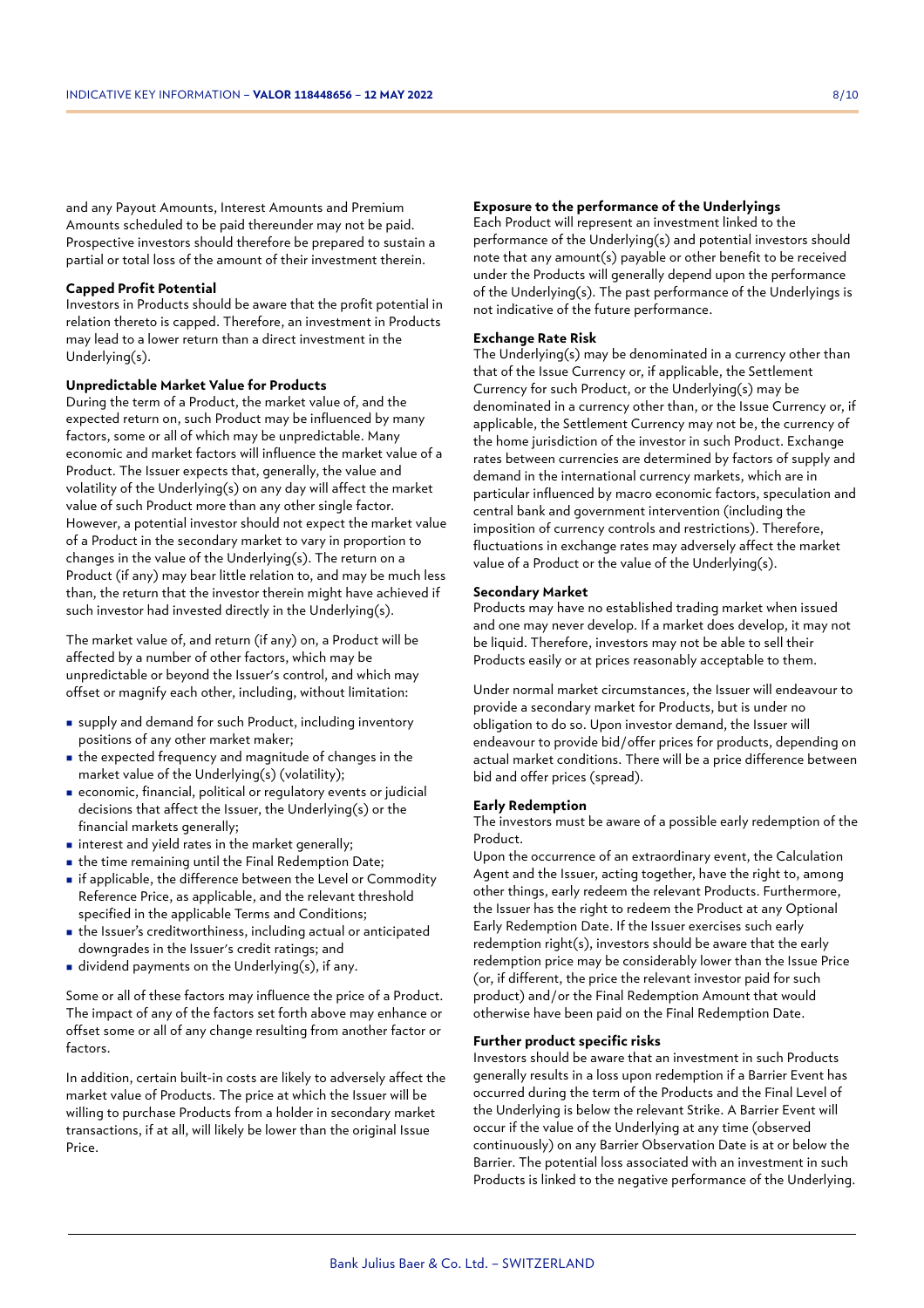Furthermore, investors in the Products should be aware the Products provide for an Issuer Call Option, i.e. the Issuer is entitled to redeem the Products in whole but not in part prior to the Final Redemption Date. The Issuer is likely to early redeem such Products when its cost of borrowing is lower than the yield on such Products. As a result, (i) if the Issuer exercises its right to early redeem the Products, investors in such Products will not be able to participate in any performance of the Underlying(s) after the date of such early redemption and (ii) investors in such Products may incur additional transaction costs as a consequence of reinvesting proceeds received upon any early redemption and the conditions for such a reinvestment may be less favourable than the relevant investor's initial investment in the Products. If the Issuer exercises its call option, investors should note that no

Interest Amounts or Premium Amounts that would otherwise have been due after the date of such early redemption will be paid.

Investors in the Products should be prepared to sustain a partial or total loss of their investment.

## **Further Information**

For further details on the Product related risks please consult the risk disclosure brochure "Risks Involved in Trading Financial Instruments" (Edition 2019) which is available on the Swiss Bankers Association's website: https://www.swissbanking.org/ en/services/library/guidelines or may be obtained from your client advisor upon request.